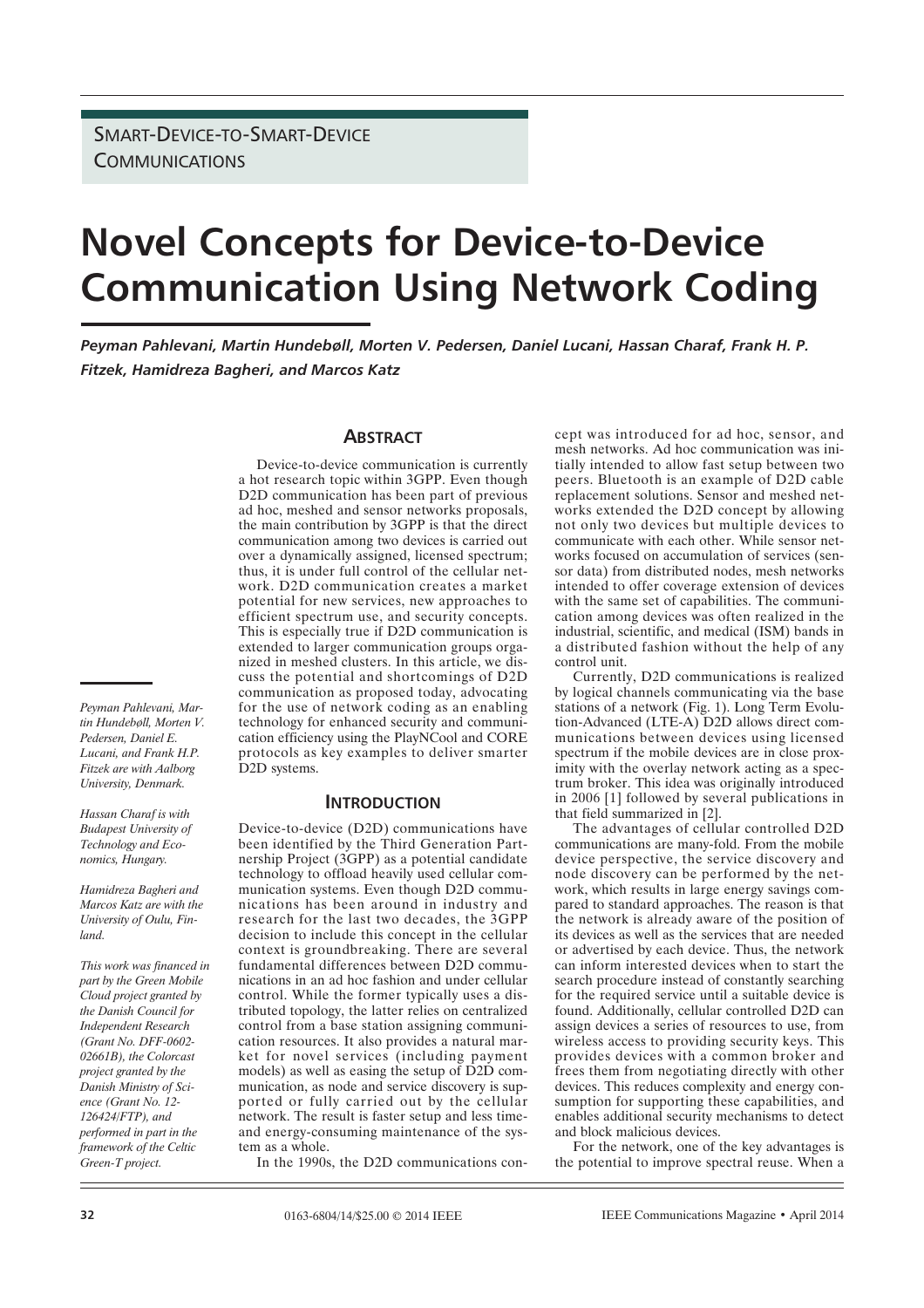set of devices communicate in a certain area, they are allocated a certain spectrum to use. As the power level of the devices is smaller than that of the base station, the network can assign this spectrum again in a different region of its coverage area. If we assume three pairs attempt to exchange one packet each, in state-of-the-art cellular systems these devices would relay their packets via the base station, resulting in six communication slots. If the pairs are spatially separated, a D2D approach controlled by the cellular network can reduce the exchange to a single communication slot with each device transmitting directly to its intended destination (i.e., reduced by a factor of six). The gain is higher if the transmission rate for the direct link is higher than the cellular link. This assumption typically holds as shorter distances result in higher signalto-noise ratios even if the power is limited for local communication.

However, cellular controlled D2D communication is not limited to point-to-point scenarios for only two devices. The D2D network may be composed of multiple devices connected in a multihop fashion, with some devices relaying packets from others. Although technically interesting, users of relaying devices need to receive the appropriate incentives to cooperate to allow their devices to support these new services [3]. An alternative to ad hoc incentives is for the cellular network to monitor and reward cooperative behavior. If the D2D communication is composed of multiple devices, we refer to this communication cluster as a mobile cloud. A mobile cloud is a cooperative arrangement of dynamically connected devices sharing resources opportunistically [3]. In general, a mobile cloud can exploit different cooperative strategies, where communications between nodes can be established using unicast flows, and multicast and broadcast techniques through single- and multihop communications, as given in Fig. 2.

Close proximity of multiple devices improves the potential benefits of the mobile cloud, as the devices may share more diverse resources, from sharing multimedia content from one device to many devices [4] to improving communication with the cellular and/or overlay network by implementing local retransmissions among the devices in the D2D cluster. An example of the latter is the transmission of content in a sports stadium with thousands of users (e.g., instant replay). Transmitting the content using unicast flows from the cellular network is not an option, and broadcasting may require very robust coding and modulation, which translates into low-rate transmissions. However, users in a mobile cloud using D2D communications can help each other by sharing successfully received packets with those devices that did not receive enough of them. These local retransmission schemes are more efficient and scalable for such large deployments, and will help create new services and offload the cellular/overlay network.

This article focuses on different fields of use for D2D communication under the control of cellular network operators and the benefits of using network coding as an enabler of D2D communication in mobile clouds with a focus on two novel protocols: PlayNCool and CORE.



Figure 1. Device-to-device communication under cellular control.



**Figure 2.** Different D2D cluster architectures: point-to-point, point-to-multipoint, and mesh.

## **ON THE NEED FOR NETWORK CODING**

As the mobile cloud concept is a very promising use case, we look into this concept in more detail. We advocate for network coding [5] as the key technology to support the mobile cloud concept as proposed in [3]. The choice of tech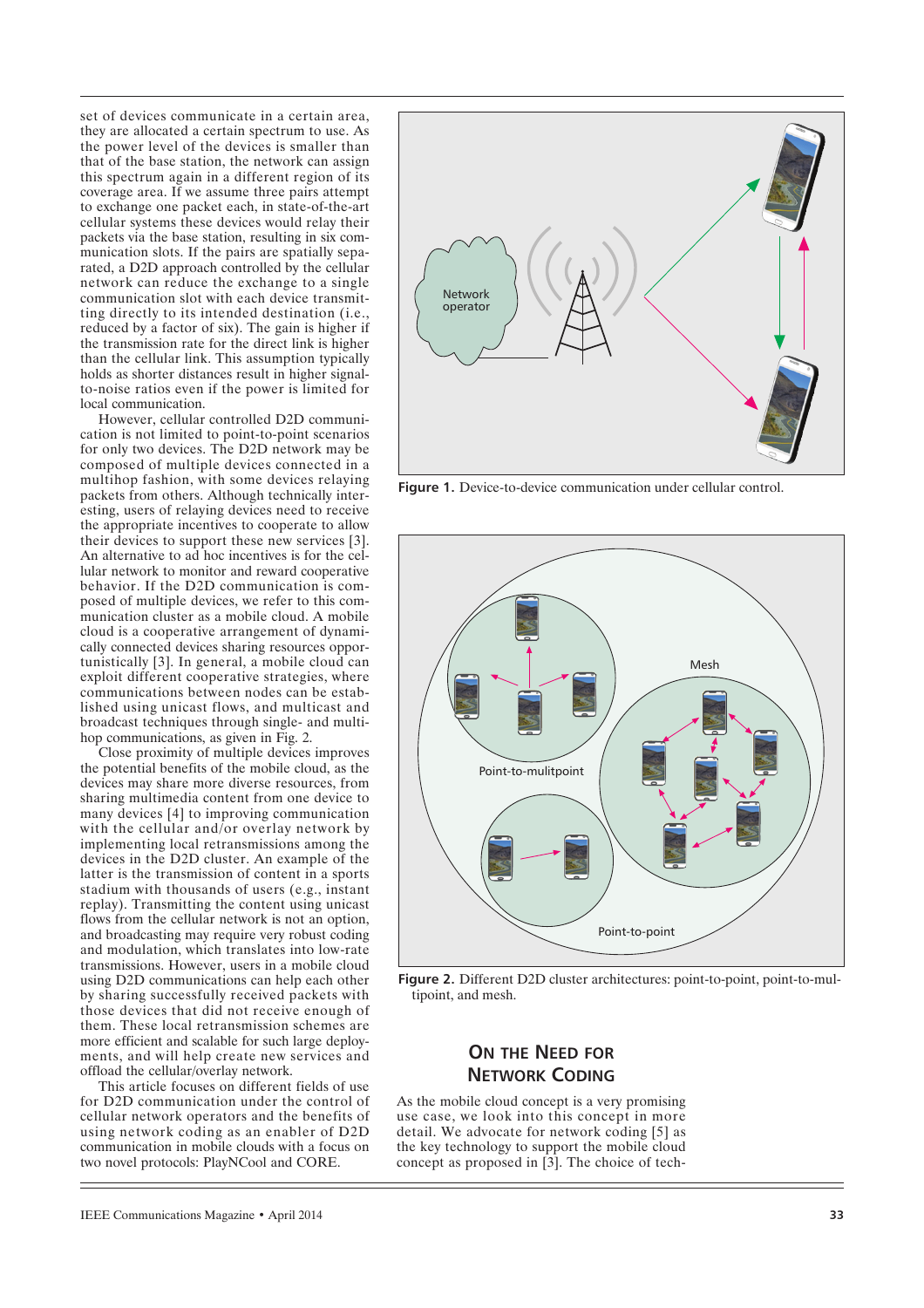*The improved performance of network coding over the store-and-forward paradigm comes from the fact that packets are now seen as algebraic entities introducing the new concept compute-and-forward. This idea is groundbreaking as it is no longer focused on a philosophy of atomic nature of information packets.*



**Figure 3.** Inverse probability density function of receiving 64 packets at the destination (D) from a source (S) using two relays (R).

nology is motivated by the fact that network coding provides efficient communications within a meshed D2D cluster handling the dynamics of the wireless channel and device mobility seamlessly. We assume that a D2D cluster may be composed of multiple devices connected in a multihop fashion (Fig. 2). Network coding will also help if there are only two devices providing erasure correction capabilities, but its true potential over store-and-forward becomes evident as the number of devices increases.

The improved performance of network coding over the store-and-forward paradigm comes from the fact that packets are now seen as algebraic entities, introducing the new concept of compute-and-forward. This idea is groundbreaking as it is no longer focused on a philosophy of the atomic nature of information packets. This concept provides a new means of enhancing reliability, throughput performance, security, and network design and operation.

Conceptually, there are two different network coding approache: inter-flow and intra-flow network coding. The former focuses on the combination of packets from different flows across the network, while the latter focuses on the combination of packets of the same flow only. The inter-flow approach is typically implemented by identifying sets of nodes that can form a coding region. Packets from different flows can then be XORed bit by bit for attaining higher spectral efficiency. Thus, this approach only has low computational complexity for coding, but requires heavy signaling and bookkeeping among communication nodes to realize its full potential. A drawback of this approach is that it is not very resilient to packet losses in the system.

On the other hand, intra-flow is more computationally complex, but does not require overwhelming signaling information and provides higher resiliency to packet losses in the system. Thus, intra-flow network coding is well suited for D2D communications in the mobile cloud. Intraflow network coding usually relies on random linear network coding (RLNC), which constitutes a distributed technique to code and recode packets in the network. RLNC organizes uncoded packets in a group, called a generation, to be linearly combined using randomly chosen coefficients from the elements of a finite field. These linear combinations are the coded packets sent through the network. Both the field size and generation size determine the complexity and efficiency of the code.

The name network coding comes from the fact that each node in the network is able to encode, recode, or decode packets. This makes it fundamentally different from end-to-end codes. While encoding and decoding are two wellknown functionalities, recoding is a new one. Recoding allows each node to code again on already coded packets without needing to decode the packets first, and can be done even with partial information. This has several advantages, especially for distributed systems. Figure 3 illustrates the performance of different transmission strategies for a source sending 64 packets to the destination via one direct path and two relays. Each link is given a certain packet loss probability. Figure 3 shows the probability that the destination has received all 64 packets after a certain number of transmissions given on the x-axis. The protocol for the relays is quite simple and assumes that after one transmission of the source, each relay can also send a packet. We discuss more sophisticated schemes later. The four transmission schemes differ in the field size used and the option to recode or not at the relays. Without recoding at the relays, a mean number of 102 and 105 transmissions by the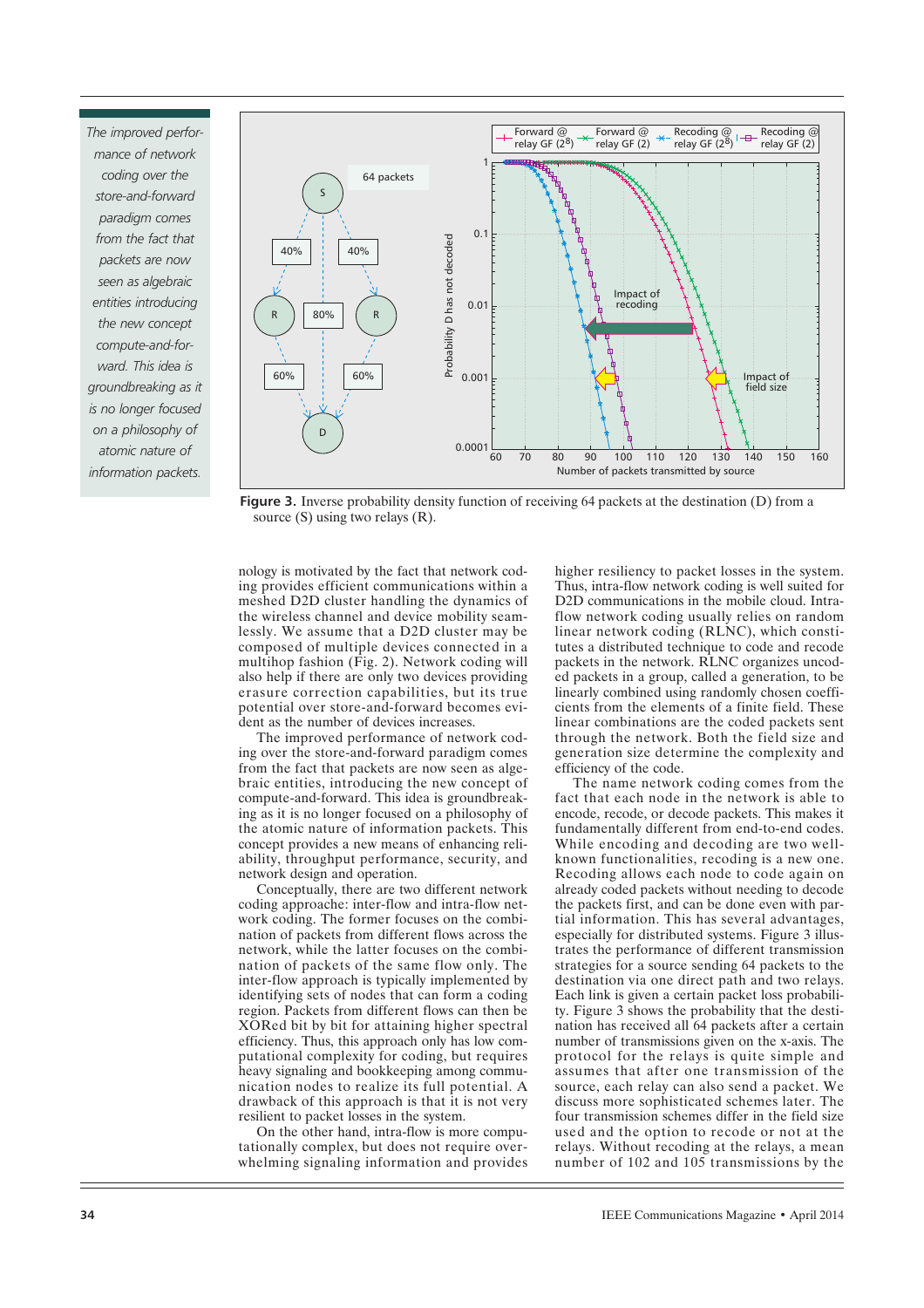source are needed to satisfy the destination for small (*GF*(2)) and large fields (*GF*(28)), respectively. Therefore, the impact on the field size is rather small for this scenario. However, a larger gain can be seen if we allow recoding at the relays. In fact, 26 fewer transmissions are needed from the source. The reason behind this gain is that recoding diminishes the probability that both relays convey the same information to the destination. Even if no new packets arrive from the source due to losses, the relays are able to send new coded packets to the benefit of the receiver.

Another advantage of network coding is that it is able to code on the fly. While other end-toend codes need all packets of a generation in order to be able to encode packets, network coding performs the coding of packets as they arrive. In fact, it does not need to define a specific generation size [6]. In the case of video streaming with an inter-packet arrival time of 40 ms. an end-to-end code would need to wait 1 s in order to encode 25 packets and start to send out the first encoded packet. Therefore, coding is erroneously assumed to be delay afflicted. With network coding, each incoming (coded) packet can be coded at the source (recoded at the relays) with previously received/stored (coded) packets, and transmission can happen immediately. Clearly, the first packet would go out uncoded, but the second packet would allow us to create a coded version of packet one, two, and so on.

These recoding advantages and on-the-fly coding functionalities make network coding well suited for D2D communication as it will be able to adapt locally and efficiently to the dynamics resulting from the use of mobile devices.

### **NETWORK CODING CONCEPTS FOR D2D**

### **D2D COOPERATIVE DOWNLOAD**

Figure 1 shows two devices connected to the cellular network, which can simultaneously communicate directly with each other using D2D communication technologies (e.g., Wi-Fi, Bluetooth). If the two devices are interested in receiving the same data, each device can receive a fraction of the data from the cellular network to later exchange them with its partner. If a single user is interested in the data, a cooperating device could help speed up the download by using its own resources. Compared to the stand alone case, a cooperative download scenario could reduce the download time and potentially energy savings due to the use of low-power and faster links for direct communication. Network coding can help reduce signaling and reduce the number of duplicate packets.

### **D2D NETWORK CODING FOR UNICAST FLOWS: RETROFITTING CLASSICAL MESH PROTOCOLS**

A key issue in D2D communications is to enable reliable and efficient mechanisms for unicast flows between devices. Although network coding protocols have usually developed novel routing approaches (e.g., performing subgraph selection), this raises an important practical question:



**Figure 4.** PlayNCool: a) the routing algorithm selects a path; b) the PlayN-Cool mechanism selects helper nodes for each link and activates them based on channel conditions and active neighbors.

do we need to redesign our mesh network protocols to reap the benefits of network coding? Interestingly, this is not the case. We focus now on two key mechanisms that provide the following features.

**Ad hoc route selection:** Each unicast session determines its route(s) independent of other active sessions, which allows the routes to be selected by classical routing protocols.

**Local optimization:** Exploit local information of link qualities and/or other network flows to increase throughput or reduce energy costs locally with potential benefits end to end.

**RLNC recoding at intermediate nodes:** Allows for more efficient use of the wireless spectrum and increased impact of each transmission from the network nodes. This inherently provides a link-level erasure correcting capability that operates on the fly and without the cost of either decoding on a per link basis or, on the other end of the spectrum, provide end-to-end erasure protection, which is highly inefficient in multihop scenarios.

*PlayNCool* — Although previous proposals (e.g., MORE [7]) exploit the benefits of using multiple routes and network coding for additional reliability and throughput performance, these proposals typically rely in customized routing protocols, which are not compatible with existing ones. This becomes a barrier for the short-term deployment of network coding in real systems. To address these issues, we propose the PlayN-Cool protocol, which can operate in a variety of current routing protocols. The key ideas of PlayNCool are to:

- Exploit the path selected by a routing proto- $\overline{\text{col}}$  (Fig. 4a)
- Use local link quality information to appropriately select local helper nodes that can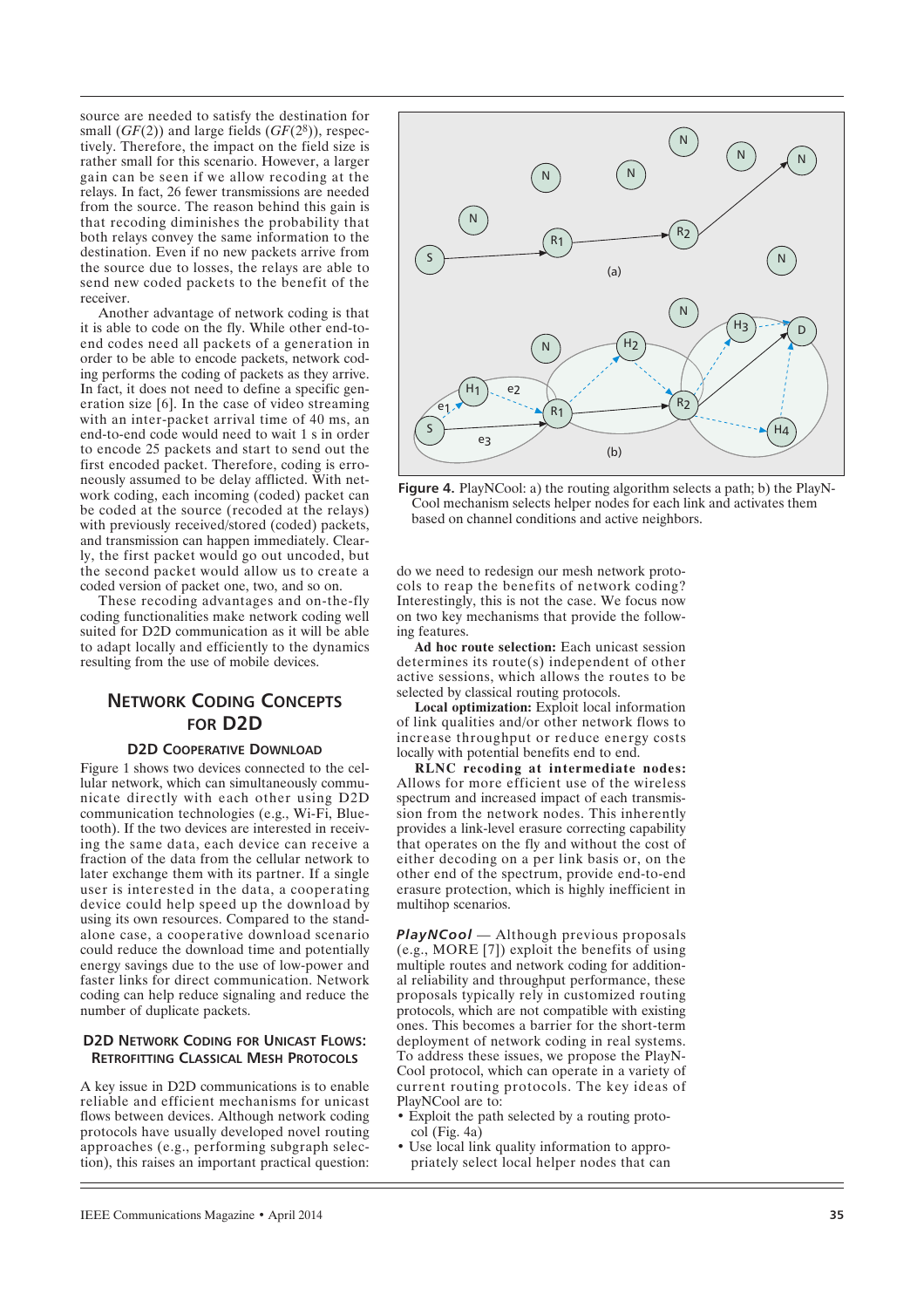

**Figure 5.** Gains of using helper nodes in a single link with respect to using only the direct link in the presence of different numbers of active neighboring nodes in the network. PlayNCool is compared to more naive approaches. WFF activates the helper once it has enough linear combinations to decode and stops transmissions from the source. WFH activates the helper when the helper and destination jointly have enough linear combinations to decode, but transmissions of the source are still maintained. Loss probabilities between source and helper, helper and destination, and source and destination are 0.3, 0.5, and 0.8, respectively.

improve reliability and throughput on each individual link as well as to determine when and how much to use the helper nodes (Fig. 4b)

Protocols such as B.A.T.M.A.N. [8] provide this link quality information directly, while other protocols may require some link quality estimation based on past data transmissions, which is done at the PlayNCool layer using the link quality discovery functionality. PlayNCool sends coded packets to the next hop and limits the use of the selected helper as the key to guaranteeing good performance. In a sense, the helper will *play it cool* and not transmit immediately. It will wait to gather a certain number of coded packets, determined by the channel conditions and competition from neighboring nodes, before the helper starts to transmit recoded packets from its buffer. The reason is that waiting to accumulate more coded packets at the helper allows for its transmissions to be linearly independent from packets already conveyed by the source at the next-hop receiver. Since the relay and the helper are competing for the same wireless medium, it guarantees that the helper will maximize its impact over the receiver.

The PlayNCool heuristics [9] showed that fourfold gains are possible depending on channel conditions and, more important, on the presence of competing flows in a network with a fair medium access control (MAC) mechanism (e.g., WiFi). Figure 5 presents the gains of PlayNCool and other (more naive) schemes that use helper nodes with respect to using only the direct link. In particular, Wait For Full (WFF) activates the helper once it has enough linear combinations to decode and stops transmissions from the source. Wait For Half (WFH) activates the helper when the helper and destination jointly have enough linear combinations to decode, but transmissions of the source are still maintained. Although the schemes show significant gains for all cases, increasing the number of competing nodes provides higher gains for PlayNCool. This is in part explained by the fact that activating both the helper and the sender for some period of time naturally gives that communication link a higher priority in the presence of other active transmitters. Since the transmission is finished in considerably less time, the additional interference introduced by the helper during a fraction of the source's transmission time pays off in the end for the entire network. If the network as a whole is using this idea, advantages are still expected because not all helpers are active simultaneously.

Interestingly, our results suggest that the presence of competing neighbors also increases the region where the helper is useful beyond the limits studied in [10]. Although [10] showed that cases where the loss probability between the helper and the receiver is higher than the loss probability between the source and the receiver, this result did not consider the presence of neighbors. Future work should consider a mathematical characterization of this problem beyond the heuristics proposed in [9].

*CORE* — CORE enables smart D2D communication by providing a mechanism to combine intraand inter-flow network coding. In contrast to previous work such as [11, 12], CORE does not treat intra- and inter-flow network coding as coexisting but separate coding mechanisms. Instead, CORE proposes a more refined coding mechanism where the RLNC structure created for each individual flow is exploited to improve the spectral efficiency of inter-flow coding performed in specific regions within the network [13].

CORE then identifies relays where two or more unicast flows intersect, forming a potential coding region. Within these coding regions, CORE performs inter-flow network coding to provide greater spectral efficiency in the region by reducing the number of transmissions from the relay. If new coded packets from each flow have been received, the relay proceeds to XOR the content of these RLNC packets. CORE remaps the coding coefficients so that the original coefficients of each flow are preserved, and the receivers can exploit this information. In other words, the coded payloads of each flow are recoded with the other flow, while the encoding vectors for different flows are simply appended. Similar to COPE [14], if a receiver in the coding region overhears a packet and receives an XORed packet containing the overheard packet, the receiver will be able to recover the intended data packet from its own flow. This can be done since XORing packets in this way is equivalent to having coding coefficients of 1 for any finite field of the form *GF*(2*k*). Once transmitted, the relay stores the coded packets of each flow to be used later. To guarantee XORing of the packets, the relay defines an appropriate holding time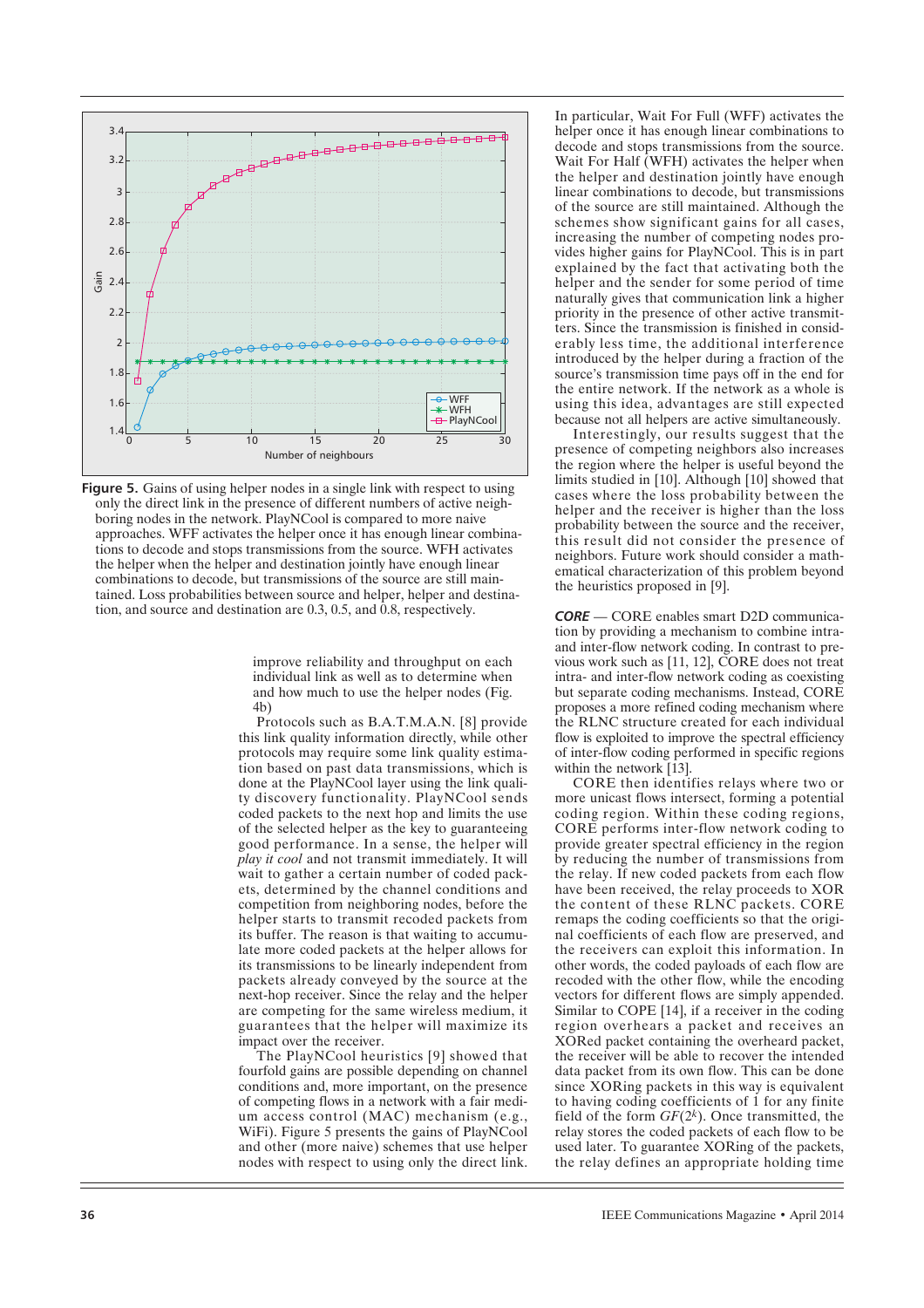that maintains new packets unsent until a new one is received from the other flow. If it is exceeded, the relay does not forward the packet as COPE would do. Instead, the relay will XOR the novel packet with a recoded packet from the other flow using the RLNC packets stored in its buffer. This provides a way to compensate possible losses of the other flow while still transmitting the intended, new packet. In other words, a CORE relay can implement recoding, which is a standard feature of RLNC that provides additional throughput and robustness against losses. Another design feature of CORE is the fact that the relay does not retransmit packets, instead sending a new coded packet in every transmission, thus providing additional benefits in spectral efficiency, as shown in [13].

Receivers in CORE exploit the structure of RLNC to speed up packet recovery and attain higher robustness against losses, particularly due to unsuccessful packet overhearing. Receivers accomplish this by not only overhearing transmissions corresponding to other flows to be used immediately, but store them for later use. Since CORE creates linear combinations of the RLNC packets of two flows, but it is meant to separate the flows before they leave the coding region, receivers may need to perform some degree of decoding. In the worst case, merging coded packets from generations of two flows requires the destinations to decode a generation twice as large as the intended one in the worst case. However, [13] showed that only a partial decoding is generally needed, if any.

As an example, Fig. 6a shows the case of an X topology as part of a coding region in a wireless mesh network with two unicast flows going from  $S_1$  to  $D_1$  and from  $S_2$  to  $D_2$ . The former attempts to convey packets  $P_1^{(1)}$ ,  $P_2^{(1)}$ ,  $P_{3/2}^{(1)}$  while the latter attempts to transmit packets  $P_1^{(2)}$ ,  $P_2^{(2)}$ , and  $P_3^{(2)}$ . As part of the CORE protocol,  $D_2$  and  $D_1$  will overhear transmissions from  $S_1$  and  $S_2$ , respectively. The first coding coefficient matrix shows the contents of  $D_1$  after each source and the relay have transmitted four times each. The relay transmits an XOR of packets of the content of the two flows, but preserving the coding coefficients intact. The first two rows of Fig. 6b illustrate the case where  $D_1$  was unable to overhear a transmission from  $\overline{S}_2$  and thus is unable to eliminate the contribution of such a packet from the XORed packet coming from the relay. The following rows show  $D_1$  overhearing  $S_2$  correctly and canceling out the effect on XORed packets from the relay. The key difference from previous approaches is that we do not drop packets overheard from  $D_1$  after recovering an intended (coded) packet, and we do not discard XORed packets from the relay that are not immediately useful. A COPE-like technique would be left with two linear combinations of three variables at this point, while CORE already has six linear combinations of six variables. Figure 6c shows that CORE can perform partial decoding to free a new linear combination of packets belonging only to the intended flow (i.e.,  $S_1$  to  $D_1$ ). Note that if  $D_1$  is only an intermediate node in the network, it need not decode packets  $P_1^{(1)}$ ,  $P_2^{(1)}$ ,  $P_3^{(1)}$ , but only use them to generate recoded packets for the next hop. CORE can



**Figure 6.** CORE: a) example of an inter-flow coding region based on an X topology in CORE; b) coding coefficient matrix at receiver  $D_1$  in the coding region after some transmissions; c) partial decoding step to use RLNC to recover additional linear combinations of only flow 1.

implement simple signaling mechanisms where the receivers in a coding region request more coded packets to the relay. The relay can also signal the sources to transmit additional coded packets to the relay. The relay will signal a source to stop transmissions if it has received enough coded packets to decode. Of course, the relay has no intention to decode, but signaling the node upstream to stop transmitting reduces overall transmissions and collisions in the coding region. A benefit of RLNC is that the relay may send packet requests to the sources and only specify the amount of desired packets, without knowing the specific packets received.

Figure 7 shows the normalized throughput of four different schemes under various loss probabilities (erasure rates). This figure compares the performance of a full CORE scheme with feedback and recoding capabilities at the relay, and a CORE scheme with no recoding and more limited feedback with state-of-the-art forwarding and a COPE-like scheme with measurements on a real testbed. More details of the setup are provided in [15]. The two CORE schemes outperform forwarding and COPE for the entire range, but particularly for high packet loss rates, showing that COPE is highly dependent on the quality of the overhearing channels. Figure 7 also provides the optimal normalized throughput in this setting. Using RLNC arguments for the case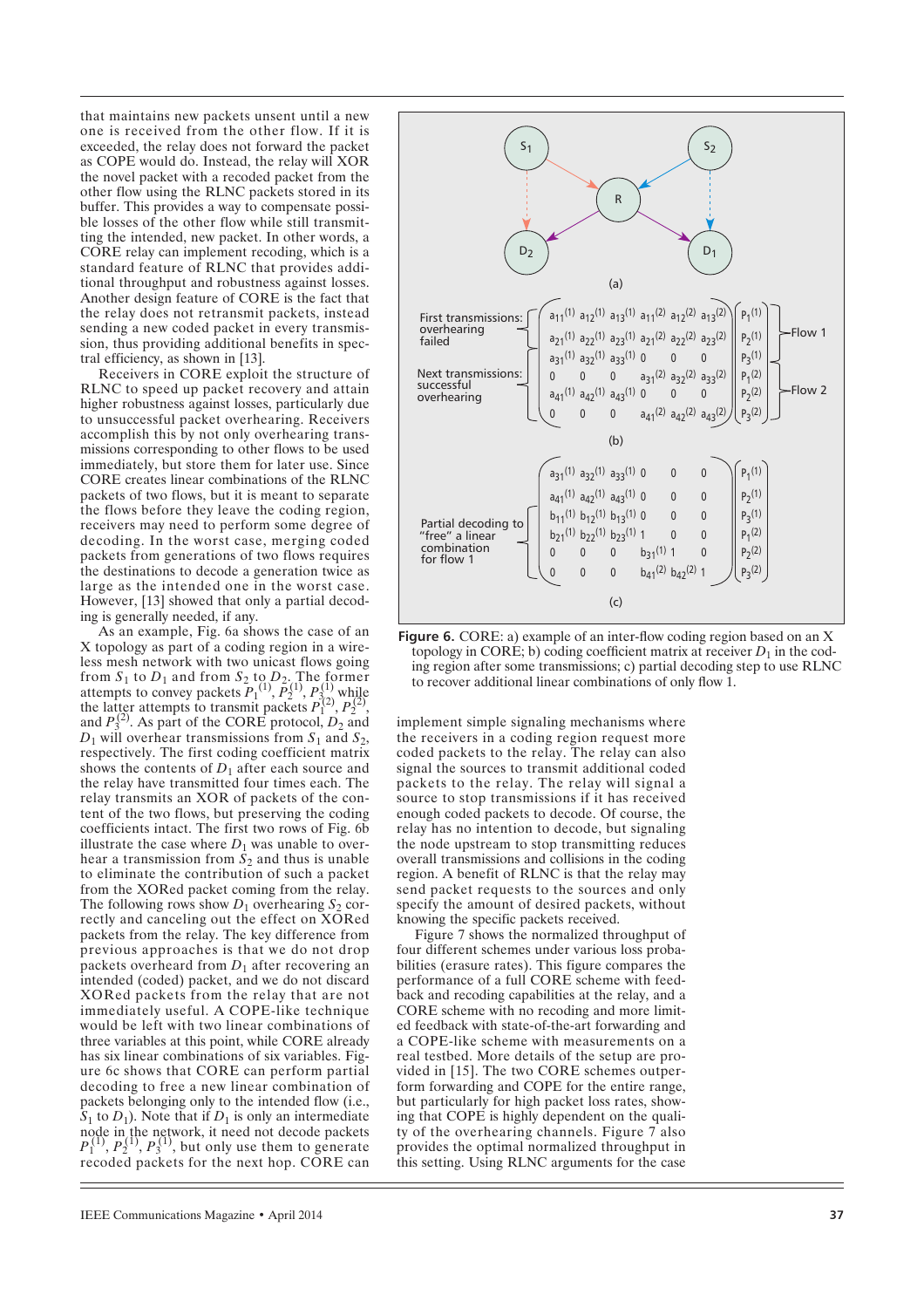

**Figure 7.** Throughput measurements of different schemes as a function of the erasure rate and the optimal normalized throughput. The throughput is normalized to the lossless throughput of CORE [15].

of symmetric channel losses, the maximum normalized throughput, *R*, is given by  $R = 1 - e$ , for *e* is the packet loss rate of each channel. This shows that CORE follows the same trend as an optimal scheme.

# **CHALLENGES IN D2D COMMUNICATION**

### **HETEROGENEOUS DEVICES**

One challenge in the D2D context is to find solutions for devices with inherently heterogeneous capabilities. In particular, mobile devices have different display sizes, computational power, and wireless data rates. If performing cooperative download of multimedia content with heterogeneous devices, the high-end devices is likely to need more data than a low-end device in order to satisfy higher video quality requirements. For video, multiple description coding (MDC) or scalable video coding (SVC) provide a first approach to deal with this heterogeneity. For example, SVC offers a video stream in several layers, with the base layer needed at all devices. High-end devices additionally receive multiple enhancement layers to increase the video quality/resolution. Nevertheless, efficient protocols have yet to be realized, and network coding can play an interesting part by using specific code structures to add flexibility for the end devices to wield their heterogeneous computational capabilities at the time of decoding.

### **SOCIAL INTERACTION OF EGOISTICALLY DRIVEN USERS**

In our discussion, we assumed that all devices are willingly participating in D2D clusters. But for some services, this might not be true, and incentives are needed to drive a mobile device user to cooperate. In fact, a user may cooperate for several reasons. For example, the user might see his/her own benefit in cooperation, the user might get rewards over social networks, or the user is forced by the network operator as in [3]. Understanding the type of cooperation is key to developing efficient protocols because it affects the dynamics of the overall system.

### **SECURITY**

One recurring argument against D2D communication is driven by security concerns. For example, downloading information via third party devices might be more risky than the state-ofthe-art cellular communication. Besides several mutual security protocols (e.g., UMTS-AKA), network coding can provide interesting alternatives. For example, if part of the information is coming from the cellular operator and other packets via D2D communication, an attacker may not be able to decode the information. But even if the attacker can overhear all packets, network coding security mechanisms usually rely on encryption of the coding coefficients, requiring the attacker to break the encryption to then decode the data packets. Additionally, the presence of the cellular network might provide a simple mechanism to determine that decoded data is correct (i.e., not corrupted by an active attacker), as the cellular network can provide a small part of the content and also check on the final data, for example, the hash of a given file.

### **CONCLUSIONS**

This article advocates for the use of network coding in smart D2D communications, particularly in scenarios with multiple mobile devices and multiple hops. Network coding's advantages over other codes, especially the ability to recode coded packets on the fly and/or using online coding techniques (i.e., sliding window coding), set it in a unique position to improve a D2D cluster's throughput, delay, and energy efficiency as well as providing additional security mechanisms.

This article presents two key approaches to improve communication efficiency, PlayNCool and CORE. These approaches not only exploit network coding's recoding potential but are also designed to be compatible with existing routing techniques. PlayNCool constitutes a new protocol family for relays using network coding. At the crux of this approach lies the idea that relays should collect coded packets and only send recoded versions after a silent period to increase the efficiency of its transmissions, while requiring minimal signaling overhead. Even in a simple relay topology, gains can be up to fourfold depending on channel conditions and the presence of active neighboring devices.

CORE is a conceptually new network coding approach, which combines inter- and intra-flow network coding in a nontrivial way. CORE is particularly suited for networks with moderate to high losses, where state-of-the-art mechanisms are considerably less robust. In fact, the article shows real implementation results, where CORE outperforms reliable store-and-forward as well as inter-flow mechanisms many times over, and even an order of magnitude for the case of high losses.